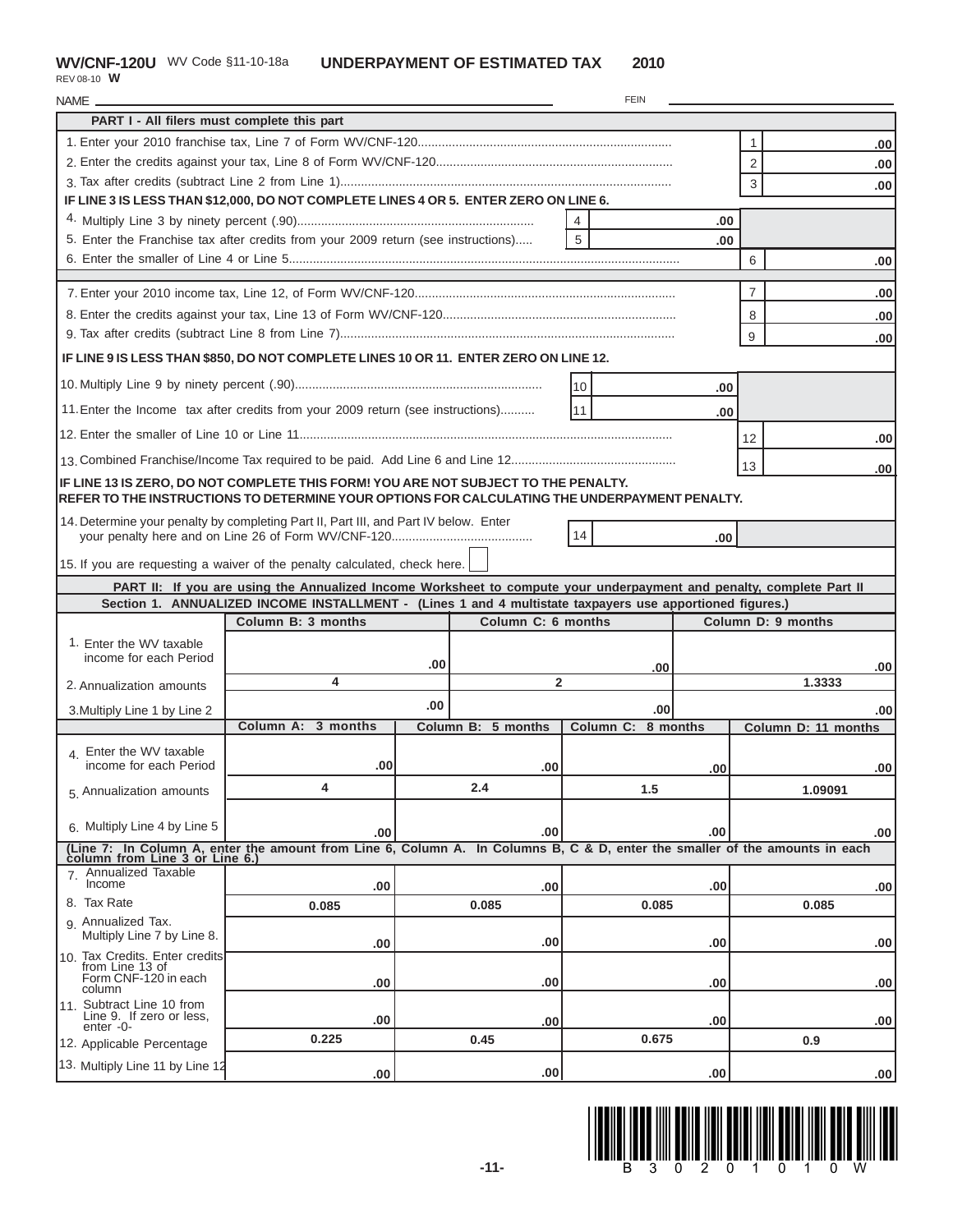**COMPLETE LINES 14 THROUGH 20 FOR ONE COLUMN BEFORE GOING TO THE NEXT COLUMN**

|                                                                                                                 |                                                                                                                              |     | <b>Column A</b>           | <b>Column B</b>           | <b>Column C</b> |     | <b>Column D</b>     |            |  |  |  |
|-----------------------------------------------------------------------------------------------------------------|------------------------------------------------------------------------------------------------------------------------------|-----|---------------------------|---------------------------|-----------------|-----|---------------------|------------|--|--|--|
|                                                                                                                 | 14. Enter amount from Line 20 of the previous column                                                                         |     |                           | .00                       |                 | 00  |                     | <u>.00</u> |  |  |  |
| 15. Subtract Line 14 from Line 13. If zero or less, enter -0-                                                   |                                                                                                                              |     | .00                       | .00                       | .00             |     |                     | .00        |  |  |  |
| 16. Enter 1/4 of Line 12 of Part I in each column                                                               |                                                                                                                              |     | .00                       | .00                       |                 | .00 |                     | .00        |  |  |  |
|                                                                                                                 | 17. Enter the amount from Line 19 of the previous column of                                                                  |     |                           |                           |                 |     |                     |            |  |  |  |
|                                                                                                                 |                                                                                                                              |     |                           | .00                       | .00<br>.00      |     |                     | .00        |  |  |  |
| 19. Subtract Line 15 from Line 18. If zero or less, enter -0-                                                   |                                                                                                                              |     | .00<br>.00                | .00                       | .00             |     |                     | .00        |  |  |  |
| 20. Required Installment. Enter the smaller of Line 15 or Line 18                                               |                                                                                                                              |     | .00                       | .00<br>.00                | .00             |     |                     | .00        |  |  |  |
| SECTION 2. ANNUALIZED FRANCHISE INST ALLMENT - (Lines 21 and 24 Multist ate taxpayers use apportioned figures.) |                                                                                                                              |     |                           |                           |                 |     |                     |            |  |  |  |
|                                                                                                                 | <b>Column B: 3 months</b>                                                                                                    |     | <b>Column C: 6 months</b> |                           |                 |     | Column D: 9 months  |            |  |  |  |
| 21. Enter the WV taxable<br>capital for each Period                                                             |                                                                                                                              |     |                           |                           |                 |     |                     |            |  |  |  |
|                                                                                                                 |                                                                                                                              | .00 |                           | .00                       |                 |     |                     | .00        |  |  |  |
| 22. Annualization Amounts<br>23. Multiply Line 21 by                                                            | 4                                                                                                                            |     | $\overline{2}$            |                           | 1.3333          |     |                     |            |  |  |  |
| Line 22                                                                                                         |                                                                                                                              | .00 |                           | .00                       |                 |     |                     | .00        |  |  |  |
|                                                                                                                 | <b>Column A: 3 months</b>                                                                                                    |     | <b>Column B: 5 months</b> | <b>Column C: 8 months</b> |                 |     | Column D: 11 months |            |  |  |  |
| 24. Enter the WV taxable<br>capital for each Period                                                             | .00                                                                                                                          |     | .00                       |                           | .00             |     |                     | .00        |  |  |  |
| 25. Annualization amounts                                                                                       | 4                                                                                                                            |     | 2.4                       | 1.5                       |                 |     | 1.09091             |            |  |  |  |
| 26. Multiply Line 24                                                                                            |                                                                                                                              |     |                           |                           |                 |     |                     |            |  |  |  |
| by Line 25                                                                                                      | .00                                                                                                                          |     | .00                       |                           | .00             |     |                     | .00        |  |  |  |
| column from Line 23 or Line 26.                                                                                 | Line 27: In Column A, enter the amount from Line 26, Column A. In Columns B, C & D, enter the smaller of the amounts in each |     |                           |                           |                 |     |                     |            |  |  |  |
| 27. Annualized Taxable<br>Capital.                                                                              |                                                                                                                              |     |                           |                           |                 |     |                     |            |  |  |  |
| 28. Tax Rate                                                                                                    | .00<br>0.0041                                                                                                                |     | .00<br>0.0041             | 0.0041                    | .00             |     | 0.0041              | .00        |  |  |  |
| 29. Annualized Tax. Multiply                                                                                    |                                                                                                                              |     |                           |                           |                 |     |                     |            |  |  |  |
| Line 27 by Line 28                                                                                              | .00                                                                                                                          |     | .00                       |                           | .00             |     |                     | .00        |  |  |  |
| 30. Tax Credits. Enter credits<br>from Line 8 of Form<br>CNF-120 in each column                                 | .00                                                                                                                          |     | .00                       |                           | .00             |     |                     | .00        |  |  |  |
| 31. Subtract Line 30 from<br>Line 29. If zero or less,<br>enter -0-                                             | .00                                                                                                                          |     | .00                       |                           | .00             |     |                     | .00        |  |  |  |
| 32. Applicable Percentage                                                                                       | 0.225                                                                                                                        |     | 0.45                      | 0.675                     |                 |     | 0.9                 |            |  |  |  |
| 33. Multiply Line 31 by Line 32                                                                                 | .00                                                                                                                          |     | ا 00.                     |                           |                 |     |                     | .00        |  |  |  |
|                                                                                                                 | COMPLETE LINES 34 THROUGH 40 FOR ONE COLUMN BEFORE GOING TO THE NEXT COLUMN                                                  |     |                           |                           | .uu i           |     |                     |            |  |  |  |
| 34. Add amounts in all prev-<br>ious columns of Line 40                                                         |                                                                                                                              |     | .00                       |                           | .00             |     |                     | .00        |  |  |  |
| 35. Subtract Line 34 from<br>Line 33. If zero or less,<br>enter -0-                                             | .00                                                                                                                          |     | .00                       |                           | .00             |     |                     | 00         |  |  |  |
| 36. Enter 1/4 of Line 6 of<br>Part I in each column                                                             | .00                                                                                                                          |     | .00                       |                           | .00             |     |                     | .00        |  |  |  |
| 37. Enter the amount from                                                                                       |                                                                                                                              |     |                           |                           |                 |     |                     |            |  |  |  |
| Line 39 of the previous<br>column of this worksheet                                                             |                                                                                                                              |     | .00                       |                           | .00             |     |                     | .00        |  |  |  |
| 38. Add Lines 36 and 37<br>39. Subtract Line 35 from                                                            | .00                                                                                                                          |     | .00                       |                           | .00             |     |                     | .00        |  |  |  |
| Line 38. If zero or less,<br>enter $-0$ -                                                                       | .00                                                                                                                          |     | .00                       |                           | .00             |     |                     |            |  |  |  |
| 40. Required Installment.<br>Enter the smaller of<br>Line 35 or Line 38                                         | .00                                                                                                                          |     | .00                       |                           | .00             |     |                     | .00        |  |  |  |
|                                                                                                                 | SECTION 3. COMBINED INCOME/FRANCHISE ANNUALIZED INSTALLMENT: Add Lines 20 and 40. Enter on Part III, Line 2                  |     |                           |                           |                 |     |                     |            |  |  |  |
| <b>Combined Annualized</b><br>l41.<br>Income/Franchise<br>Installment                                           | .00                                                                                                                          |     | .00                       |                           | .00             |     |                     | .00        |  |  |  |